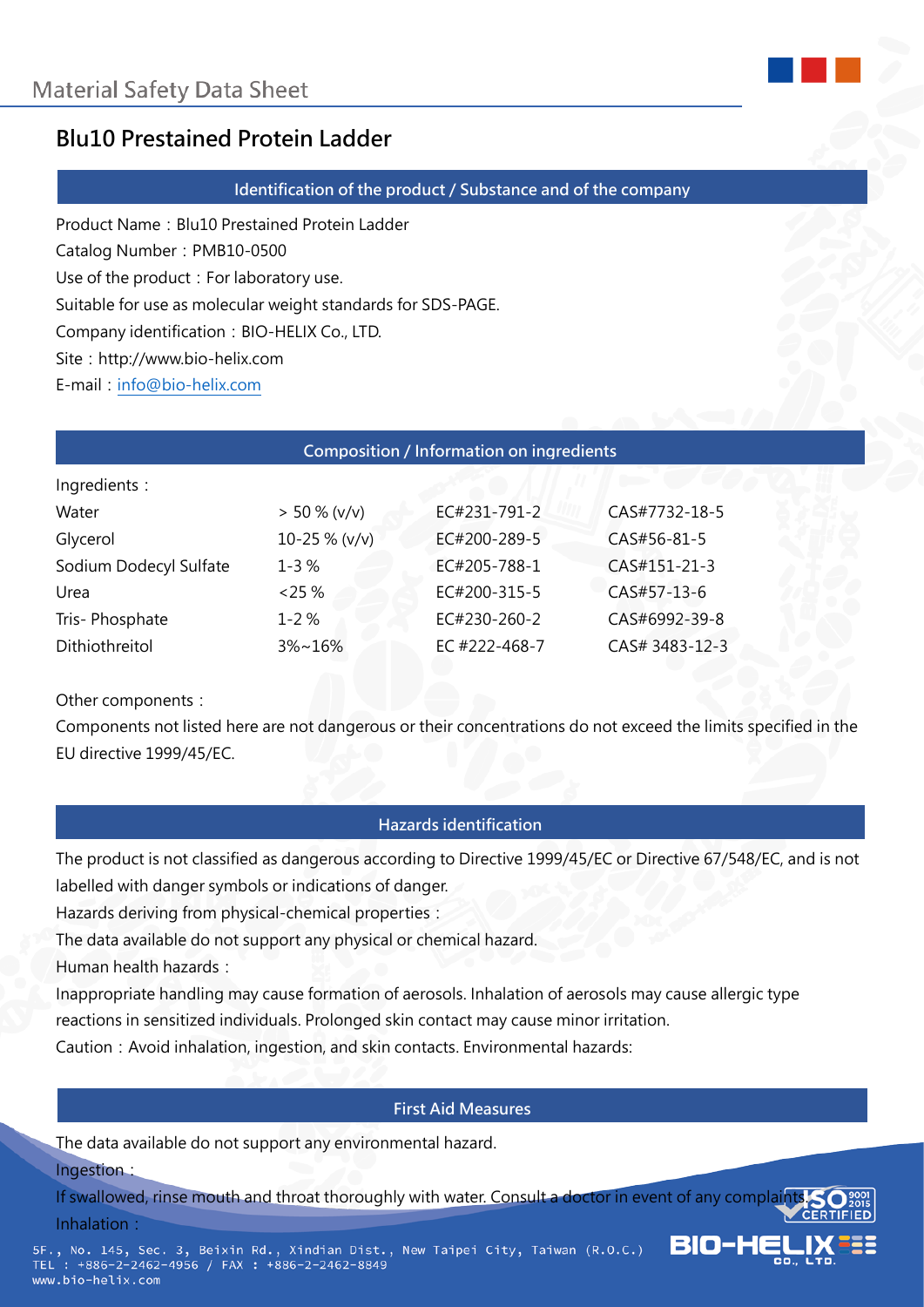

# **Material Safety Data Sheet**

If inhaled, remove victim from area of exposure. If symptoms of irritation or respiratory allergy occur, consult a doctor.

Skin contact: If symptoms of irritation after prolonged exposure occur, consult a doctor.

Eye contact:

In case of contact, wash out opened eyes with plenty of water for several minutes. Consult a doctor in event of any complaints.

## **Fire-fighting measures**

The product cannot cause fire.

Suitable extinguishing agents:

Water spray, Carbon Dioxide, dry chemical powder or appropriate foam.

Not suitable extinguishing agents: None.

Special exposure hazards from decomposition products: Not thoroughly investigated.

Protective equipment: Wear self-contained breathing apparatus and protective clothing.

## **Accidental release measures**

Personal precautions:

Wear appropriate gloves (see Section 8), safety glasses to clean small releases/spillage. In case of vapor/aerosol formation, wear suitable respiratory protection means. Ventilate the area.

Environmental precautions: No special measures required.

Methods for cleaning up:

Absorb spillages with liquid-binding material. Ventilate and wash the area after the spillage is completely removed.

Additional information: No dangerous substances are released.

## **Handling and storage**

Handling: No further requirements.

Use appropriate personal protection measures (see Section 8). Avoid any contact with the liquid.

Avoid the formation of aerosols. Ventilate area.

Storage: Store at - 20°C.

## **Exposure controls / personal protection**

None other specific requirements relating to the product.

Ingredients with limit values that require monitoring at the workplace:

The product does not contain any relevant quantities of materials with critical values that need to be

monitored at the workplace.

General protective and hygienic measures:

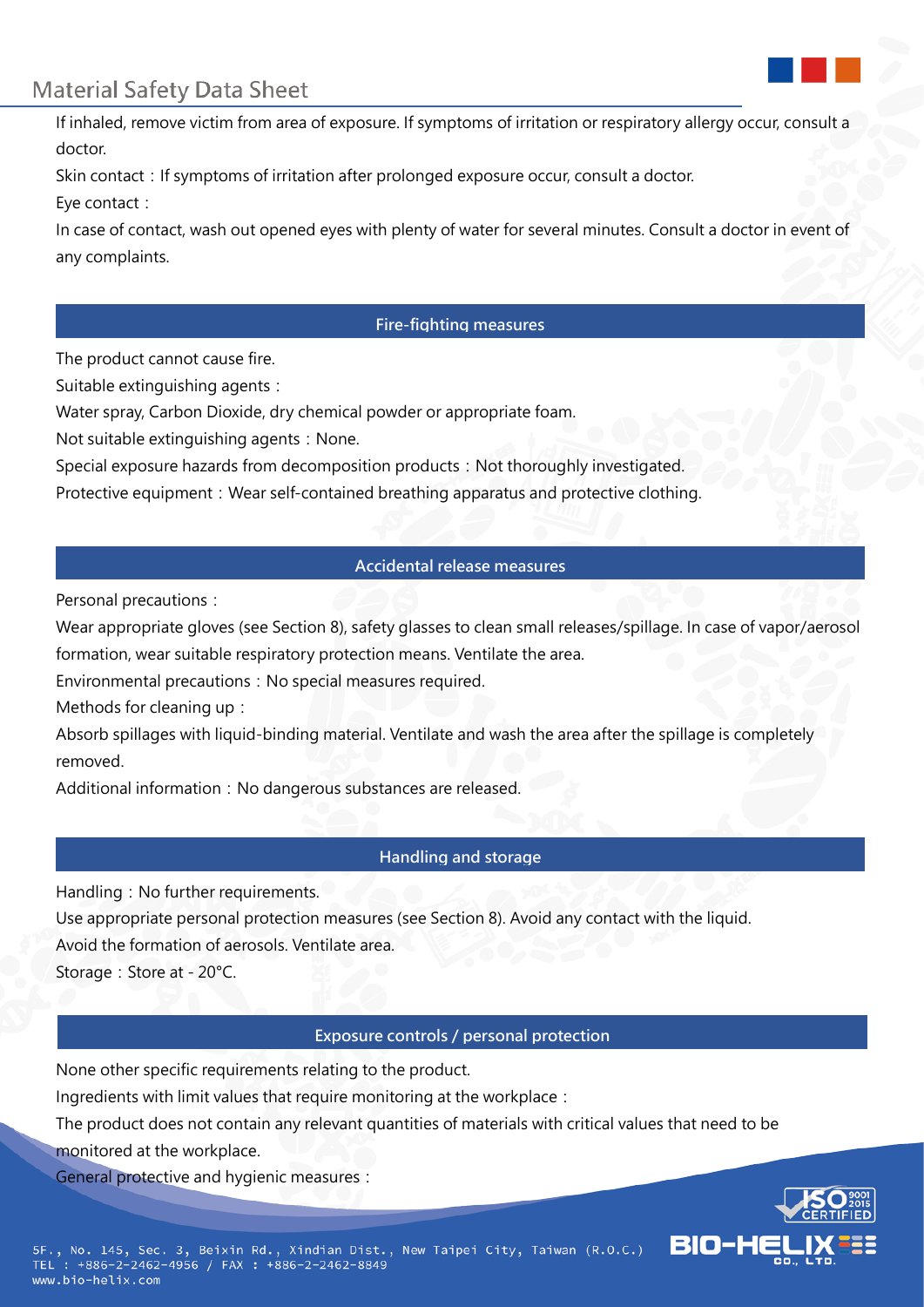# **Material Safety Data Sheet**

The usual precautionary measures are the same as for chemicals handling. Engineering measures:

None specific requirements relating to the product. Personal protection:

- Respiratory protection: No special measures required.
- Hand protection: Wear rubber gloves. None special requirements to rubber.
- Eye protection: No need to wear glasses (goggles) when ordinary operations with the product. Safety glasses are recommended during certain operations when aerosol formation is possible.

Skin protection: The usual precautionary measures accepted in research laboratories, e.g. protective clothes (gowns). None specific requirements.

#### **Physical and chemical properties**

Appearance: Liquid. Color: Blue Odor: Odorless or weak pH-value at 25°C: ~7.5. Boiling point:  $\sim 100^{\circ}$ C. Flash Point: Not applicable. Flammability / autoflammability: The product is not flammable/self-igniting. Explosive properties: The product does not possess explosive properties. Oxidizing properties: Not applicable. Vapor pressure: Not applicable. Relative density at  $20^{\circ}$ C: ~1 g/cm3. Solubility in/miscibility with water: Fully miscible. Fat solubility: Not applicable. Vapor density: Not applicable. Evaporation rate: Not applicable. Conductivity: Not applicable. Viscosity: Not viscous.

#### **Stability and reactivity**

Stability: Stable under storage conditions (see Section 7). Conditions to avoid: No conditions which may cause dangerous reactions. Possibility of hazardous reactions: No dangerous reactions known. Materials to avoid: Strong oxidizing agents, strong bases. Hazardous decomposition products: No dangerous decomposition products known. Hazardous polymerization: Will not occur.

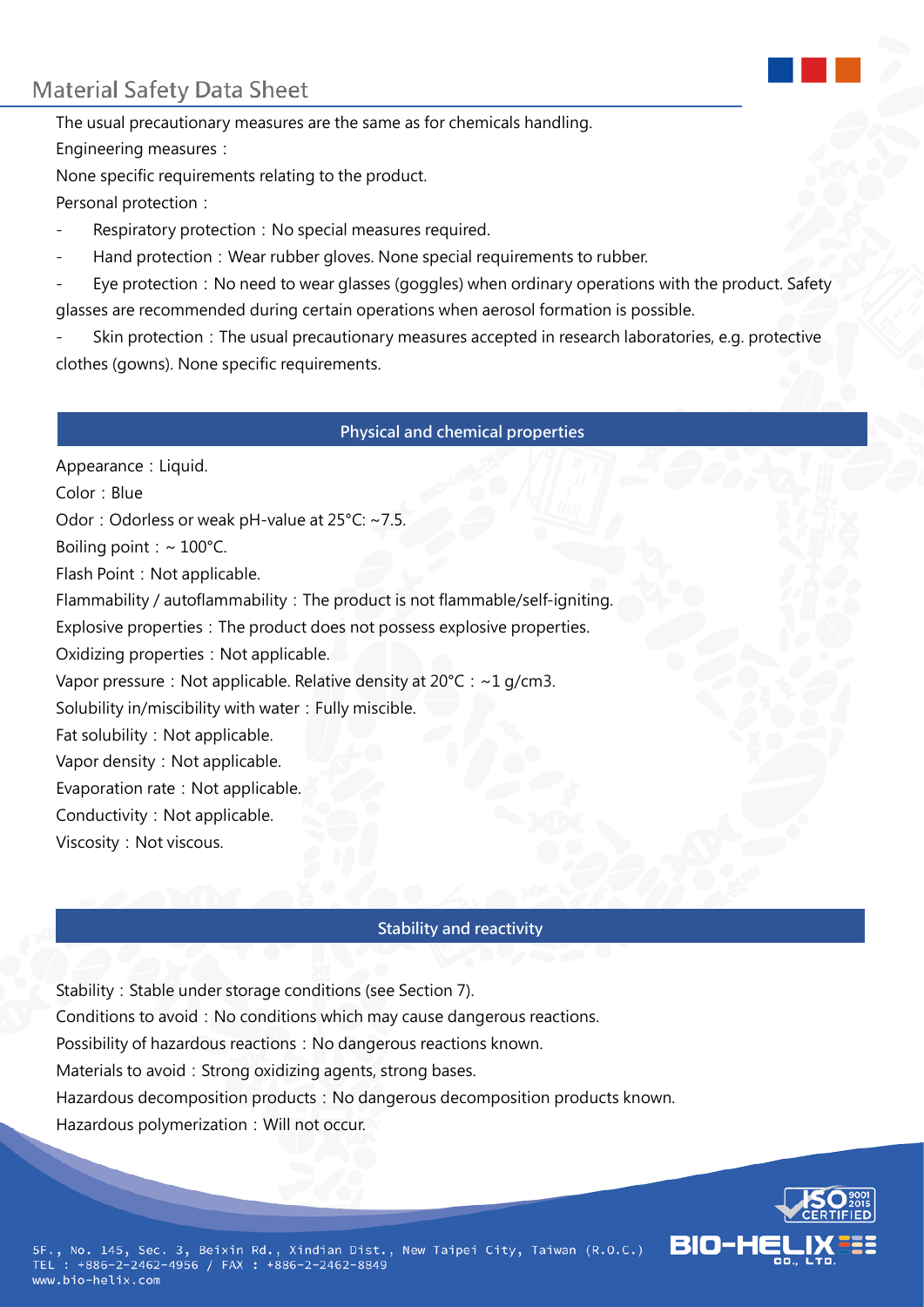

## **Toxicological information**

Routes of exposure:

Inhalation: Inhalation of aerosols may cause allergic type reactions in sensitized individuals.

Ingestion: Repeated ingestion or excessive dosage may be irritating.

Skin and eye contact: Prolonged contact may cause irritation.

Additional toxicological information:

When used and handled according to specifications, the product does not have any harmful effects to our experience and the information provided to us.

## **Ecological information**

Ecotoxicity:

The product is considered not dangerous to the environment with respect to mobility, persistence and degradability, bioaccumulation, aquatic toxicity and other data relating to ecotoxicity.

Persistence and degradability: The product is readily biodegradable.

Bioaccumulative potential:

It is considered that the product does not accumulate in biota, and does not pass through the food chain. Other adverse effects: Not applicable.

## **Disposal considerations**

The disposal of the product does not present a danger.

No special disposal methods required, except to be in accordance with current local environmental regulations.

#### **Transport information**

Special precautions: None known.

Proper shipping name: Not dangerous goods according to transport regulations.

Transport regulations: No additional transport regulations are known to the supplier.

IMDG: Non-hazardous for sea freight.

ADR: Non-hazardous for road transport.

RID: Non-hazardous for rail transport.

ICAO/IATA: Non-hazardous for air transport.

Other information: The product may be stored in ice during the transportation.

## **Regulatory information**

#### US

Labelling according to US Regulations: Caution: Avoid contact and inhalation. US Regulatory information: SARA LISTED: No.